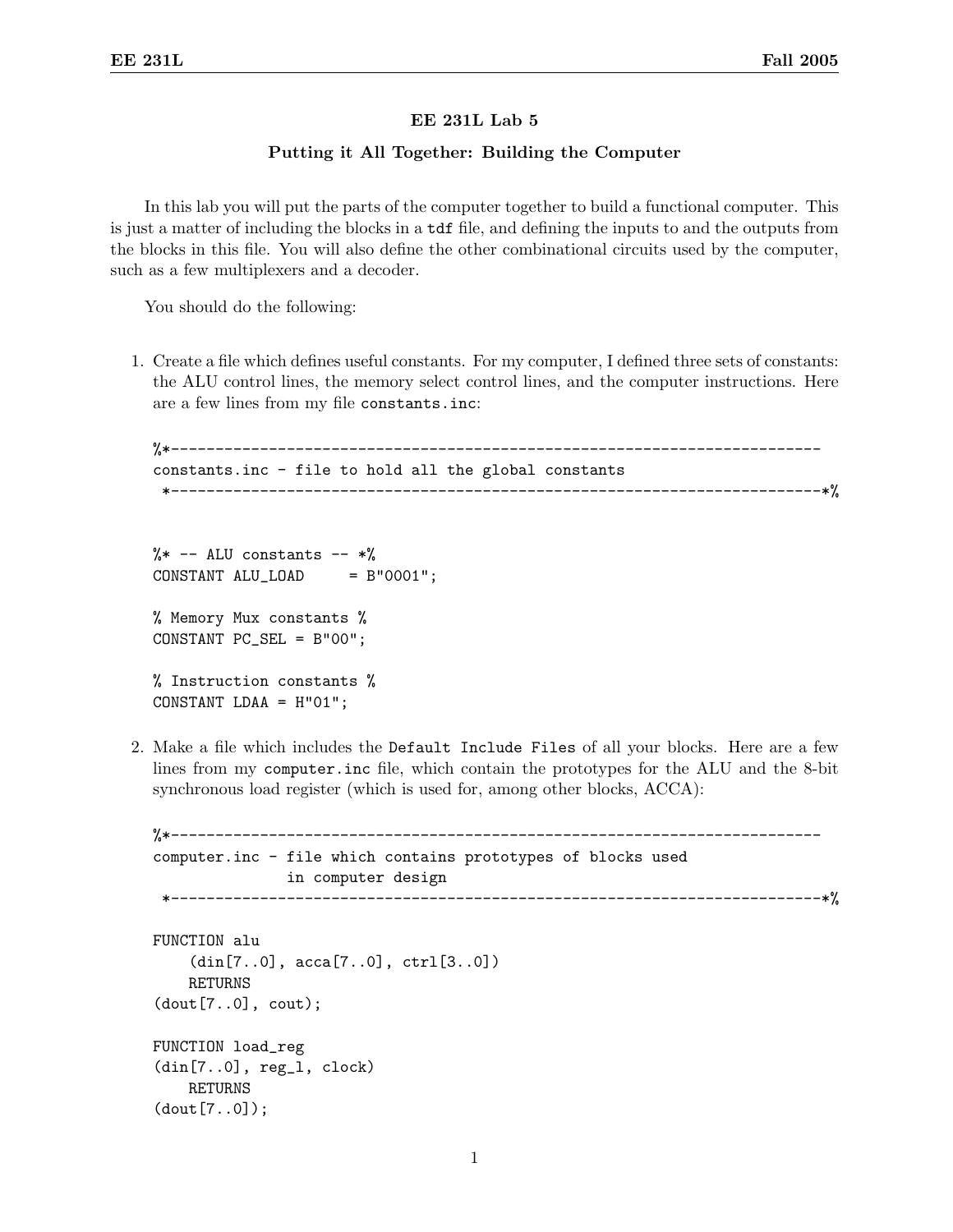3. Create the file for the final computer design. Here are some lines from my file computer.tdf — I included the parts which define the inputs to the ALU and ACCA:

```
INCLUDE "constants.inc";
INCLUDE "computer.inc";
SUBDESIGN computer
(
prog_addr[7..0] : INPUT;
prog_data[7..0] : INPUT;
port_in[7..0] : INPUT;
reset : INPUT;
clock : INPUT;
prog_r : INPUT;
prog_w : INPUT;
addr_out[7..0] : OUTPUT;
port_out[7..0] : OUTPUT;
mem_r : OUTPUT;
mem_w : OUTPUT;
mem_cs : OUTPUT;
mem_data[7..0] : BIDIR;
)
VARIABLE
my_alu : alu;
acca : load_reg;
BEGIN
% Define the inputs to the ALU %
my_alu.din[] = mem_data[]; % din comes from memory bus %
my_alu.acca[] = acca.dout[]; % acca comes from the outputs of ACCA %
my_alu.ctrl[] = ctrl.alu_ctl[]; % ctl comes from the control machine %
% Define the inputs to the ACCA %
acca.dim[7..0] = my_alu.dout[]; % din comes from ALU %
acca.reg_l = ctrl.acca_l; % load enable comes from control machine %
acca.clock = clock; % clock is the global clock %
```
You should write this file in pieces – for example, start with the control unit, and make sure that part compiles. (The control unit uses inputs from the instruction register and the carry, which have not yet been defined. Just assign those inputs to a constant value to start, and put in the correct inputs when the appropriate parts are added. For example, you might start with

 $ctrl.insert[] = H"00";$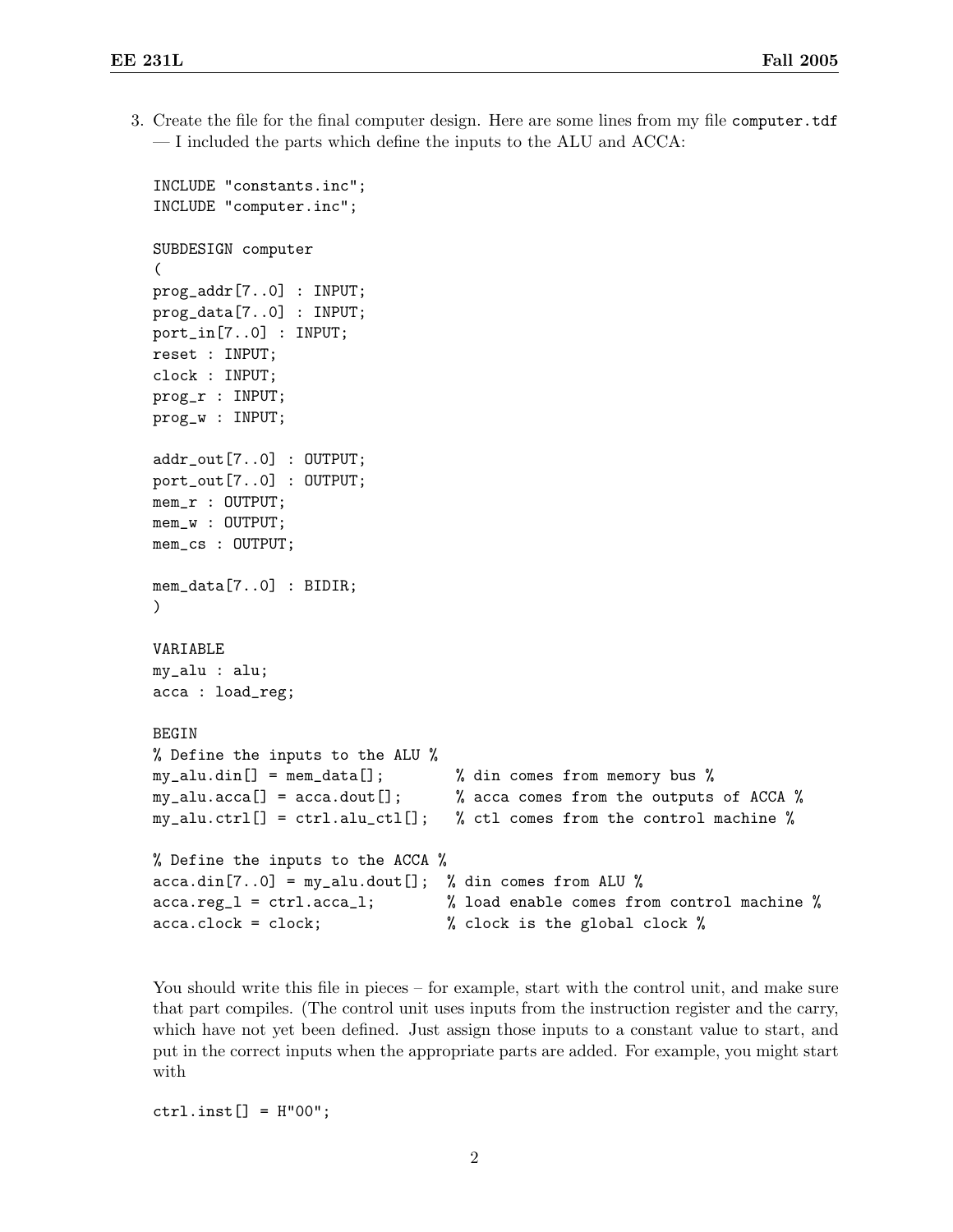After you add the instruction register, you should change this to:

 $ctrl.insert[] = inst_reg.dot[];$ 

4. Simulate the function of the computer. In your simulation, include the inputs to and the outputs from the computer, and the values of the internal registers. Attached is a copy of my simulation. You need to supply the values for the data from memory. I did my simulation by having a clock with an input frequency of 1 MHz. I started with the reset input low, and made sure the control lines from the control state machine were in the proper states. I then brought reset high, and reran the simulation. In order to get data from the memory, both mem\_cs and mem\_r need to be low. When either of these lines were high, I made the input on mem\_data[] to be ZZ (high-impedance). When mem\_cs and mem\_r were both low, I put the values appropriate for the address on the mem\_data[] lines. I assumed the following program was in the memory:

LDAA #0x23 ADAA 0xF0 STAA 0xF1

This is what I assumed would be in the necessary memory locations:

| Address | Data |
|---------|------|
| 0x00    | 0x02 |
| 0x01    | 0x2A |
| 0x02    | 0x04 |
| 0x03    | 0xF0 |
| 0x04    | 0x03 |
| 0x05    | 0xF1 |
| 0xF0    | 0xEB |
| 0xF1    | 0x00 |

At the start of the simulation, when mem\_cs and mem\_r were both low, and addr\_out[] was at 0x00, I put an 0x02 on the mem\_data[] input lines. I then reran the simulation. In the next cycle, when the  $addr\_out[]$  was at 0x01, I put an 0x2A on the mem\_data[] input lines. The instruction LDAA #0x23 is a two-cycle instruction. At the end to the second cycle, I verified that 0x23 was loaded into ACCA.

I kept going to simulate the ADDA 0xF0 instruction, and verified the ACCA contained a 0x15  $(0x2A + 0xEB)$ , and that the carry was set. I then simulated the STAA 0xF1 instruction, to verify that the value in ACCA was put on the mem\_data[] output lines, and that mem\_cs and mem\_w were both low, so that the value in ACCA would be written into memory address 0xF1.

I replaced the ADDA 0xF0 instruction with SUBA 0xF0 to verify that the SUBA instruction worked correctly. I continued until I verified that all the instructions worked properly.

5. I then tested the input and output ports. I simulated the instructions LDAA 0xFF to verify that the system would load data from the input port, and simulated the STAA 0xFF instruction to verify that the system would write data to the output port.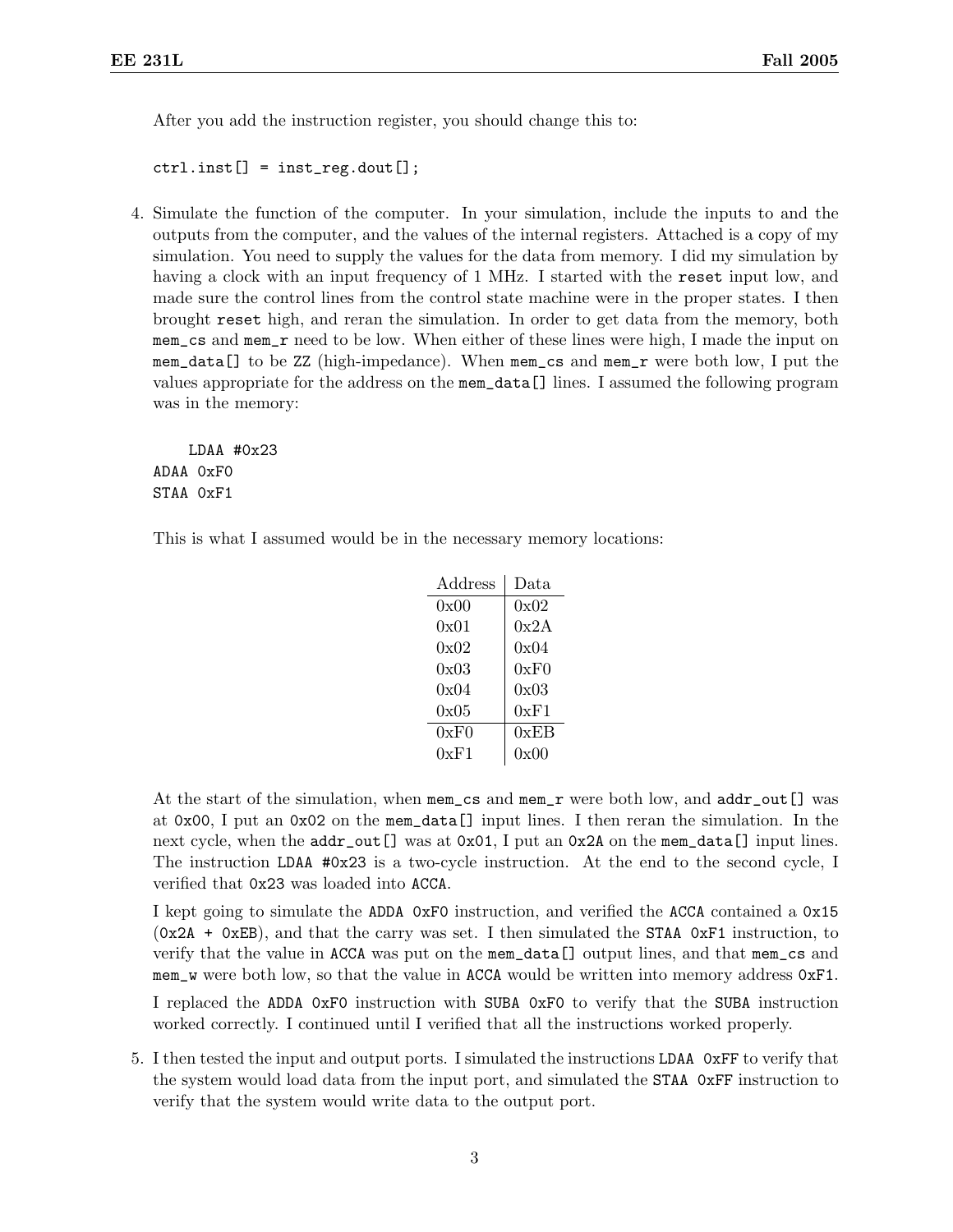After the simulation works, it is time to program the computer into an Altera chip. The total project is too large to fit into your EPM7064 chip. We will have some printed circuit boards which have a larger Altera chip (an EPF8636) and a memory chip. You will use these to implement your computer. We will only have a few of these systems, so you will probably have to work in groups for your implementation. I will update this lab with more details next week.